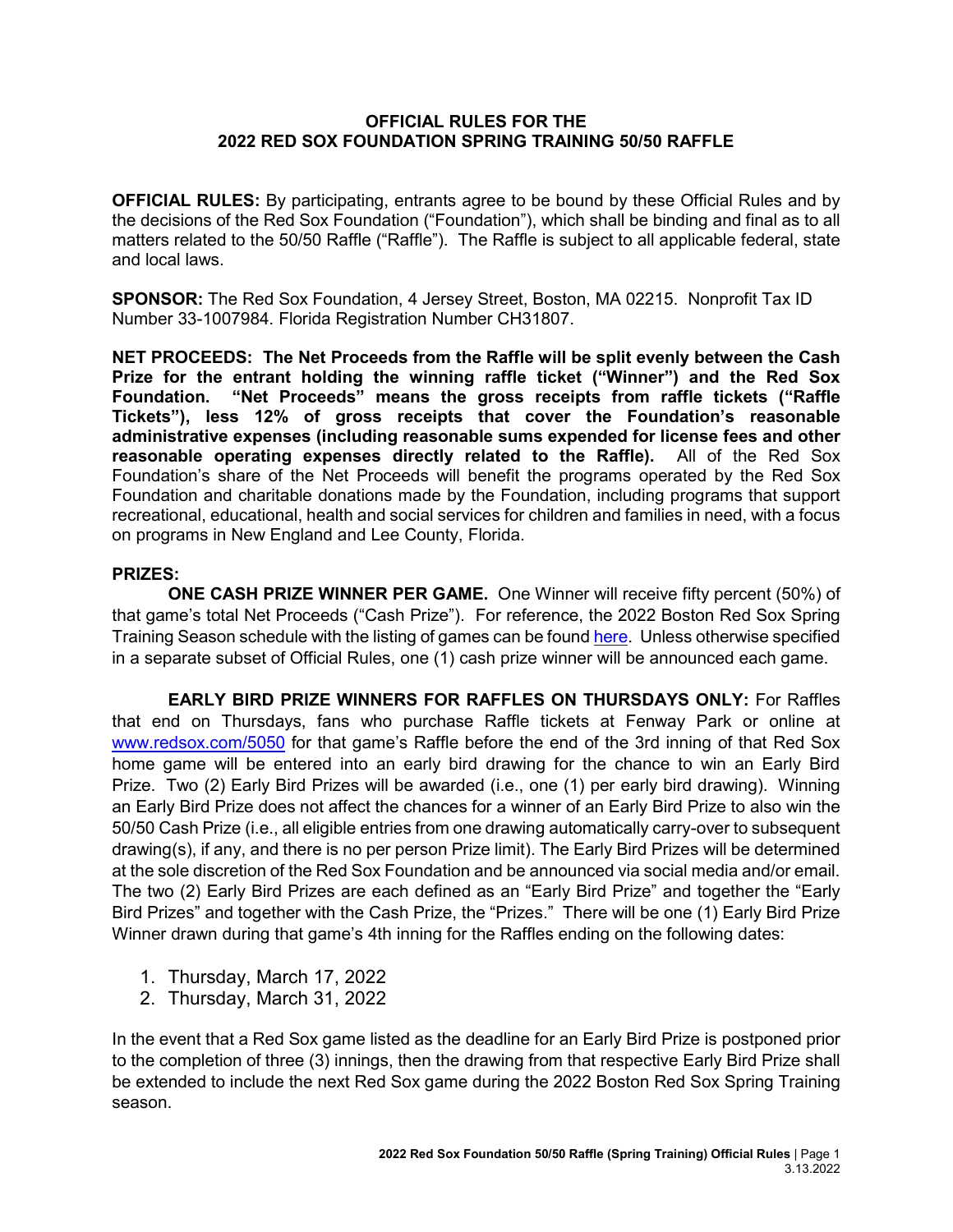The winning ticket numbers for each Early Bird Prize will be drawn at the time listed above and posted online at [www.redsoxfoundation.org.](http://www.redsoxfoundation.org/) The Early Bird Prizes will be subject to all of the terms and conditions set forth in these Official Rules. Each winner will have thirty (30) days to claim the applicable Early Bird Prize.

**ELIGIBILITY TO ENTER:** During the dates and times and other details specified below, **Raffle Tickets may be purchased only by persons 18 years of age or older and who are located within Florida or the Commonwealth of Massachusetts at the time of purchase**, in accordance with these Official Rules. Raffle tickets may NOT be purchased by anyone under the age of 18, regardless of location or method of purchase. Tickets are available for purchase IN PERSON by anyone 18 years and older, REGARDLESS OF THEIR STATE OF RESIDENCE. The Raffle ticket sales locations may include JetBlue Park and Fenway Park, and online sales limited to persons located in Florida or Massachusetts at the time of purchase. This Raffle is void wherever prohibited by law.

The following persons are NOT ELIGIBLE to participate in the Raffle or to win any Prize: employees, officers, directors, shareholders, members, agents and consultants of The Red Sox Foundation, the Boston Red Sox Club Limited Partnership (sometimes referred to as the "Boston Red Sox", the other MLB Entities (as defined below), NESN, DraftKings, AscendFS Delaware, Inc., and Red Sox Foundation volunteers with respect to a Raffle held during a game or other event at which the person is assisting (collectively, the "Ineligible Parties"), and any parent, subsidiary, affiliated entity, advertising agency, promotion agency and immediate family members of any Ineligible Party. "Immediate family members" means spouses, parents, grandparents, children, grandchildren, and siblings (and any of their respective spouses) of an Ineligible Party. The "MLB Entities" shall mean the Office of the Commissioner of Baseball ("BOC"), its Bureaus, Committees, Subcommittees and Councils, MLB Advanced Media, L.P. (collectively "MLB"), Major League Baseball Properties, Inc., The MLB Network, LLC, the Major League Baseball Clubs ("Clubs"), each of their parent, subsidiary, affiliated and related entities, any entity which, now or in the future, controls, is controlled by, or is under common control with the Clubs or the BOC, and the owners, general and limited partners, shareholders, directors, officers, employees and agents of the foregoing entities.

**PURCHASING RAFFLE ENTRIES:** Tickets are available for purchase IN PERSON by anyone who is 18 years and older, REGARDLESS OF THEIR STATE OF RESIDENCE. The Raffle ticket sales locations include JetBlue Park and Fenway Park, and online sales limited to persons located in Florida and Massachusetts at the time of purchase.

Entry is void outside the Raffle Area and where prohibited by law, rule, or regulation. All information submitted in connection with entering is subject to, and will be treated in a manner consistent with, MLB's Terms of Use, which may be viewed at: [mlb.com/tou,](http://mlb.mlb.com/mlb/official_info/about_mlb_com/terms_of_use.jsp) and Privacy Policy, which may be viewed at: [mlb.com/privacy.](http://www.mlb.com/privacy)

**No purchase or contribution is necessary to enter or win.** There is a maximum of one (1) Ticket per eligible person per Entry Period if no donation is made by such person. A Ticket may be requested during the Entry Period at the Red Sox Foundation table near the Fan Information Booth located on the concourse behind home plate. All entrants wishing to receive a Ticket without making a donation or purchasing an admission ticket to that Game must provide photo ID in order to receive their one (1) Ticket. Entering the Raffle does not permit an entrant to enter the Ballpark.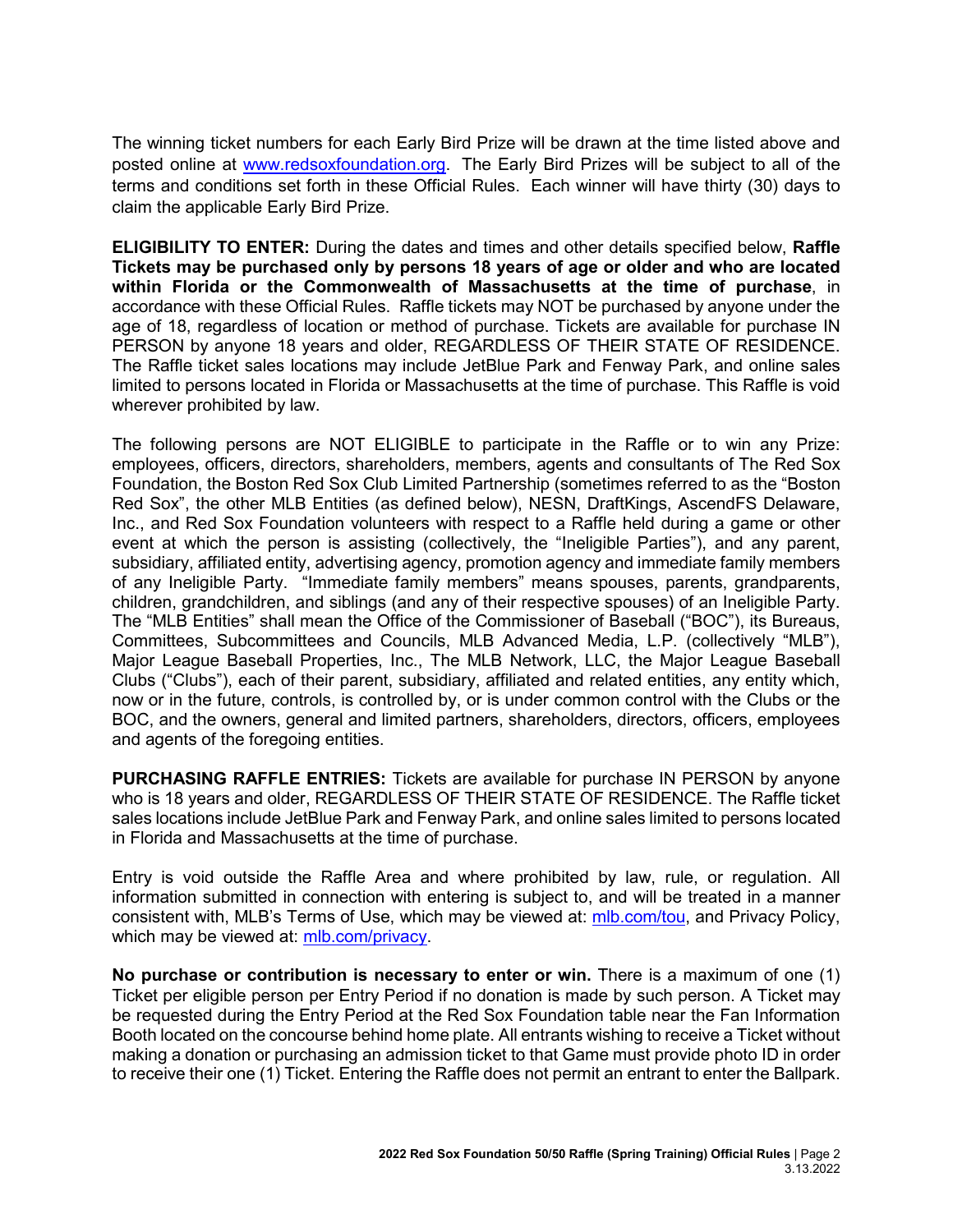There are suggested minimum cash contributions to the Sponsor in connection with the receipt of Raffle Tickets (with the total amount of all such contributions made during the Entry Period, as determined by the Sponsor in its sole discretion (such total amount being hereinafter referred to as the "Contributions"), LESS AN AMOUNT EQUAL TO TWELVE PERCENT (12%) OF THE CONTRIBUTIONS TO COVER SPONSOR'S ADMINISTRATIVE COSTS OF THE RAFFLE, being referred to as the "Net Proceeds").

The minimum contribution of raffle ticket is \$10. The price points for the Raffle are as follows: 20 numbers for \$10; 125 numbers for \$20; or 350 numbers for \$50. Raffle tickets will be available for purchase in-person by eligible persons (see "ELIGIBILITY TO ENTER" above) in accordance to these Official Rules. Official Rules are available at points of sales and at [www.redsoxfoundation.org](http://www.redsoxfoundation.org/) and should be read before Raffle ticket purchase.

**RAFFLE TICKETS ARE NONDEDUCTIBLE:** No portion of the Raffle ticket price may be deducted as a charitable contribution for federal income tax purposes.

**NUMBER OF RAFFLE TICKETS:** There is no minimum number of \$10, \$20, or \$50 tickets that must be sold.

**TRANSFER OF RAFFLE ENTRIES:** Persons who obtain Tickets may opt to give away their Tickets to others, but in doing so they give up any claim they might otherwise have to the Prize if they surrender a winning Ticket. Tickets may be given away to persons who are under 18 years of age, but only individuals who are 18 years of age or older may claim or win the Prize. Holders of Tickets may not sell their Tickets to other parties, and may not knowingly give such Tickets away to others for the purpose of allowing those other parties to sell such Tickets. All Tickets which have been transferred or sold in violation of these Official Rules shall be void.

**DRAWINGS:** Potential winners will be selected in random computer generated drawings from among all eligible entries received as of the applicable drawing entry deadline (the "Drawing(s)"). **There will be only ONE Cash Prize drawing from all Raffle entries purchased in connection with that game's Raffle. Drawing for the Cash Prize to be held during that game's 7th inning. If the Raffle occurs during a game that is part of a doubleheader, then the Drawing for the Cash Prize will be held during that game's 5th inning. As set forth above, there will be one drawing for each Early Bird Prize at the dates and times listed above.** If the computer generated equipment fails, the drawings will be done manually for that drawing's Raffle ticket sales. The winning ticket numbers will also be posted on redsoxfoundation.org within 24 hours of the applicable drawing and will remain posted on the website for 30 calendar days. As provided below under "POTENTIAL WINNERS MUST CONTACT SPONSOR," owners of winning Raffle ticket numbers have 30 calendar days from the date of the applicable drawing to claim their Prize. Purchasers forfeit their prize if they do not present the winning ticket to the Red Sox Foundation within 30 calendar days. Forfeited prizes will be retained by the Red Sox Foundation for charitable use. The Red Sox Foundation shall have no obligation and shall not contact potential winners.

**RED SOX GAME POSTPONEMENTS OR CANCELLATION:** In the event that the Red Sox game is postponed prior to the completion of five (5) innings, then the Raffle shall be extended to include the next regular season Red Sox game during the 2022 Boston Red Sox season, and the Cash Prize jackpot shall be based on the total Net Proceeds through the end of the 5th inning of that game; provided, that the Raffle will conclude and the drawing for the Cash Prize will take place no later than September 29, 2022. In the event that the next Red Sox game is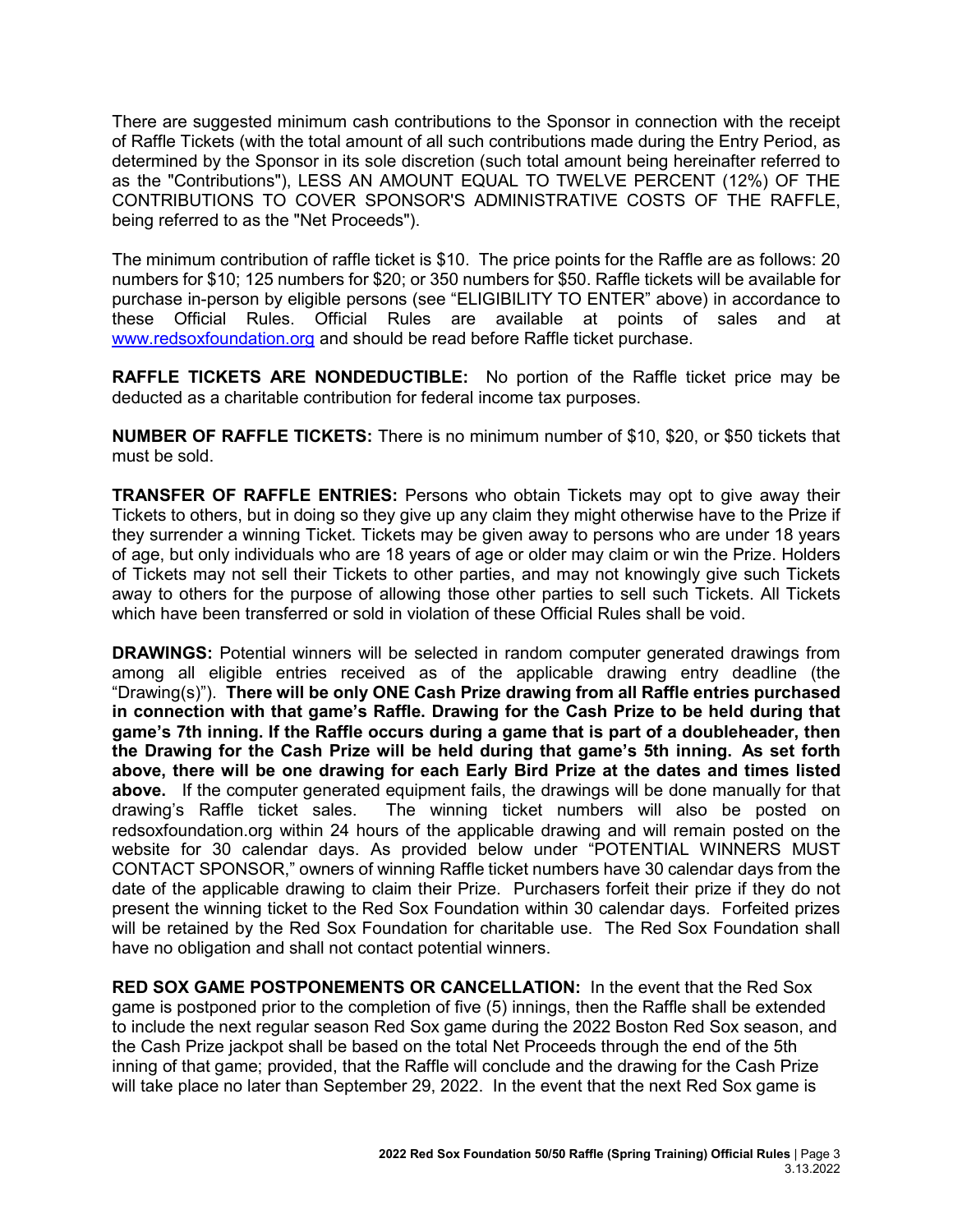the first game of a doubleheader, then the Cash Prize jackpot shall be based on the total Net Proceeds through the end of the 4th inning of that first Red Sox game of the doubleheader.

**POTENTIAL WINNERS MUST CONTACT SPONSOR:** Owners of eligible entries need not be present in person at the Drawing in order to win. Each Potential Winner must contact Sponsor directly to begin the process required to claim their prize no later than thirty calendar days after the winning number was selected by appearing in person at sponsor's offices at 11500 Fenway South Drive, Fort Myers, FL or 4 Jersey Street, Boston, MA with their winning raffle ticket weekdays between the hours of 11:00 a.m. ET and 3:00 p.m. ET, or by sending an email containing that potential winner's contact information to [raffle@redsox.com](mailto:redsoxraffle@redsox.com) during same timeframe to make arrangements so sponsor may inspect and verify each claimant's raffle ticket. **To appear in person at JetBlue Park or Fenway Park, a potential winner must arrange for a meeting time in advance by emailing raffle@redsox.com or calling (617) 226-6050.** Tickets must be presented within 30 calendar days for visual inspection and validation.

**DETERMINATION OF OFFICIAL WINNER(S):** Sponsor shall have the sole discretion to determine whether each winner who has contacted the Sponsor to begin the process required to claim their prize ("**Potential Winner**") is an official winner of a Prize (an "Official Winner"). Sponsor's decision concerning the identity of all Official Winners shall be final and binding. To become an Official Winner: (1) a Potential Winner must be eligible to participate in the Raffle under these Official Rules and must not be in violation of these Official Rules as determined in Sponsor's sole judgment; (2) that Potential Winner must contact Sponsor by the deadline specified above under "POTENTIAL WINNERS MUST CONTACT SPONSOR"; (3) that Potential Winner's winning entry must be inspected and verified in person by Sponsor by the deadline specified above; (4) that Potential Winner must execute and return to Sponsor an affidavit of eligibility on a form to be provided by Sponsor before prize is awarded; and (5) that Potential Winner must provide Sponsor with all tax identification information required by federal, state or local law and, where applicable, provide Sponsor with payment for any required withholding taxes due prior to that Potential Winner's receipt of the Prize. If for any reason whatsoever all of the foregoing requirements are not satisfied with respect to a particular Potential Winner, or if Sponsor is unable for any reason to identify the holder of a winning Raffle Ticket or to contact a Potential Winner, then that Potential Winner's Prize will be deemed forfeited and, the Prize will be retained by the Sponsor for charitable use.

Sponsor shall use the following rules to determine the identity of any Potential Winner and of the Official Winner of each Prize: (1) Sponsor shall conclusively presume that the person who is in possession of that Raffle ticket is the lawful owner of that Raffle ticket and that ticket's winning number, and Sponsor shall not make, nor have any duty to make, any inquiry whatsoever into the circumstances under which that person came into possession of such winning Raffle ticket. In the unlikely event that an error or problem in the administration of the Raffle results in two (2) or more Raffle ticket purchasers holding winning Raffle tickets that contain identical ticket numbers, then the person who has record of the earliest ticket purchase shall be deemed to hold the winning Entry.

**AWARD OF PRIZE(S) TO OFFICIAL WINNER(S):** The Prize(s) will be awarded to the Potential Winner(s) who have been designated by Sponsor as Official Winner(s). The one (1) Cash Prize will be sent to each applicable Official Winner via check within thirty (30) business days of the applicable Official Winner delivering winning raffle ticket to a Red Sox Foundation representative. For security and safety reasons, no cash payments will be made to winners.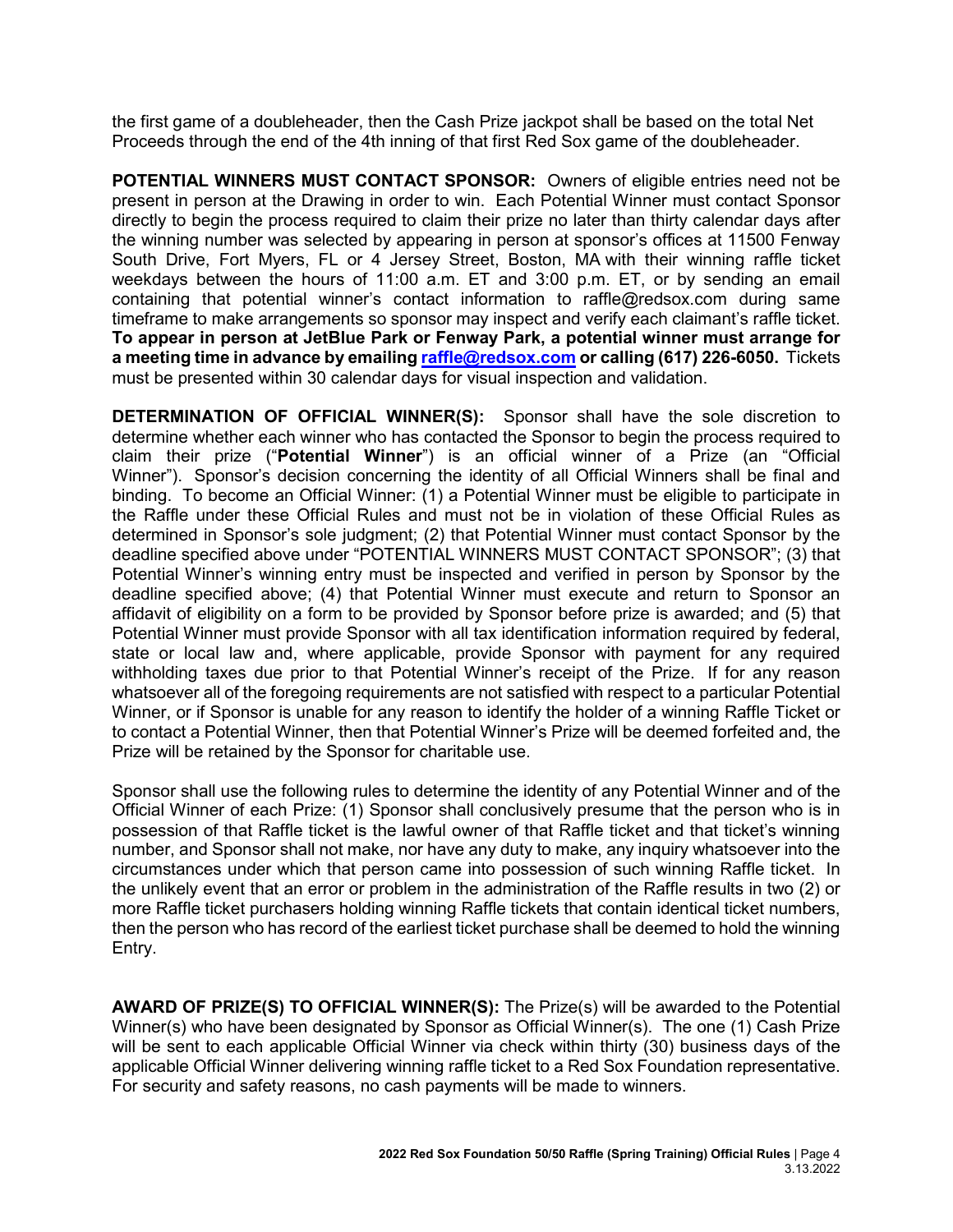**TAXES:** All federal, state and local income taxes are the sole responsibility of each Raffle winner. The taxable value of the Prizes will be treated as gambling winnings to the winners for federal and state income tax purposes, and the Internal Revenue Service takes the position that no portion of the ticket price will qualify as a charitable contribution for federal income tax purposes. Each winner will be required by law to pre-pay a portion of the tax liability incurred in connection with his/her receipt of the Prize before receiving his/her Prize from Sponsor. (See "DETERMINATION OF OFFICIAL WINNERS" above.)

**GENERAL CONDITIONS:** The Released Parties (defined below under "RELEASE OF LIABILITY") are not responsible for: (1) Entries which are stolen, lost, damaged, illegible, given away or no longer in the purchaser's possession, (2) Entries that have been or may have been tampered with or re-sold in violation of these Official Rules; (3) Entries or payments that are delayed, misdirected, lost, interrupted, undelivered, not fully captured, or garbled as a result of any failure or problem whatsoever with the availability, functionality, operability or use of any network, server, ISP, website, computer, telephone, cable or satellite modem or connection, app, website, hand held mobile device, computer hardware or software, or any other computer equipment or connection, whether or not caused by site users, tampering, hacking, or by viruses, worms, or malfunctions affecting a network, server ISP or any equipment or programming used in or associated with the Raffle; (4) any other errors of any kind, whether human, typographical, printing, mechanical, or electronic in nature, which relate to or are connected with the Raffle (collectively, as described in clauses (1) through (4), "Errors"), including without limitation Errors in Raffle-related materials or in the administration of the Raffle, such as Errors in processing Entries, identifying Potential Winners, determining Official Winners, or announcing or delivering Prizes. If any portion of the Raffle is compromised, in Sponsor's sole judgment, by a virus, worm, bug, non-authorized human intervention or other causes which, in Sponsor's sole judgment, corrupt or impair the administration, security, fairness or proper play of the Raffle, or the proper submission or capture of Entries (collectively, a "Compromising Event"), then Sponsor and MLN reserve the right, in their sole discretion, to suspend, modify or terminate the Raffle, and to select winners from all eligible, non-suspect Entries received before the known occurrence or discovery of such Comprising Event. All Entry purchases shall be final, and no refunds or replacements will be issued by Sponsor. Sponsor has sole and final decision on admissibility of entries and the determination of prize winners.

**RELEASE OF LIABILITY:** Entrants, by participating in the Raffle, agree that The Red Sox Foundation, the Boston Red Sox and the other MLB Entities, NESV, NESN, AscendFS Delaware Inc., each of their respective parents, affiliates, subsidiaries, partners, and advertising and promotion agencies, and all of their respective officers, directors, employees, representatives, shareholders, members, consultants and agents (collectively, the "Released Parties") will have no liability whatsoever for, and shall be held harmless by entrants against, any and all claims, demands, injuries, losses, liabilities, cost, expenses or damages of any kind, including damages for death, personal injury, property damage or property loss, or other harm related to or resulting from, whether in whole or in part or directly or indirectly, participation in this Raffle, the acceptance, possession, use or misuse of any Entry or Prize, the rules and their application thereof, all means of ticket sales including online ticket sales, Raffle process, and/or winning ticket selection.

**PUBLICITY RELEASE:** Each Official Winner, by accepting his/her Prize, grants Sponsor and Sponsor's designees and affiliates, including the Boston Red Sox, Red Sox Foundation, and MLB, full permission, except where legally prohibited, to use that Official Winner's name, address (city and state only), photograph, voice and/or other likeness and Prize information for advertising, trade and promotional purposes without further compensation and without notice, review or